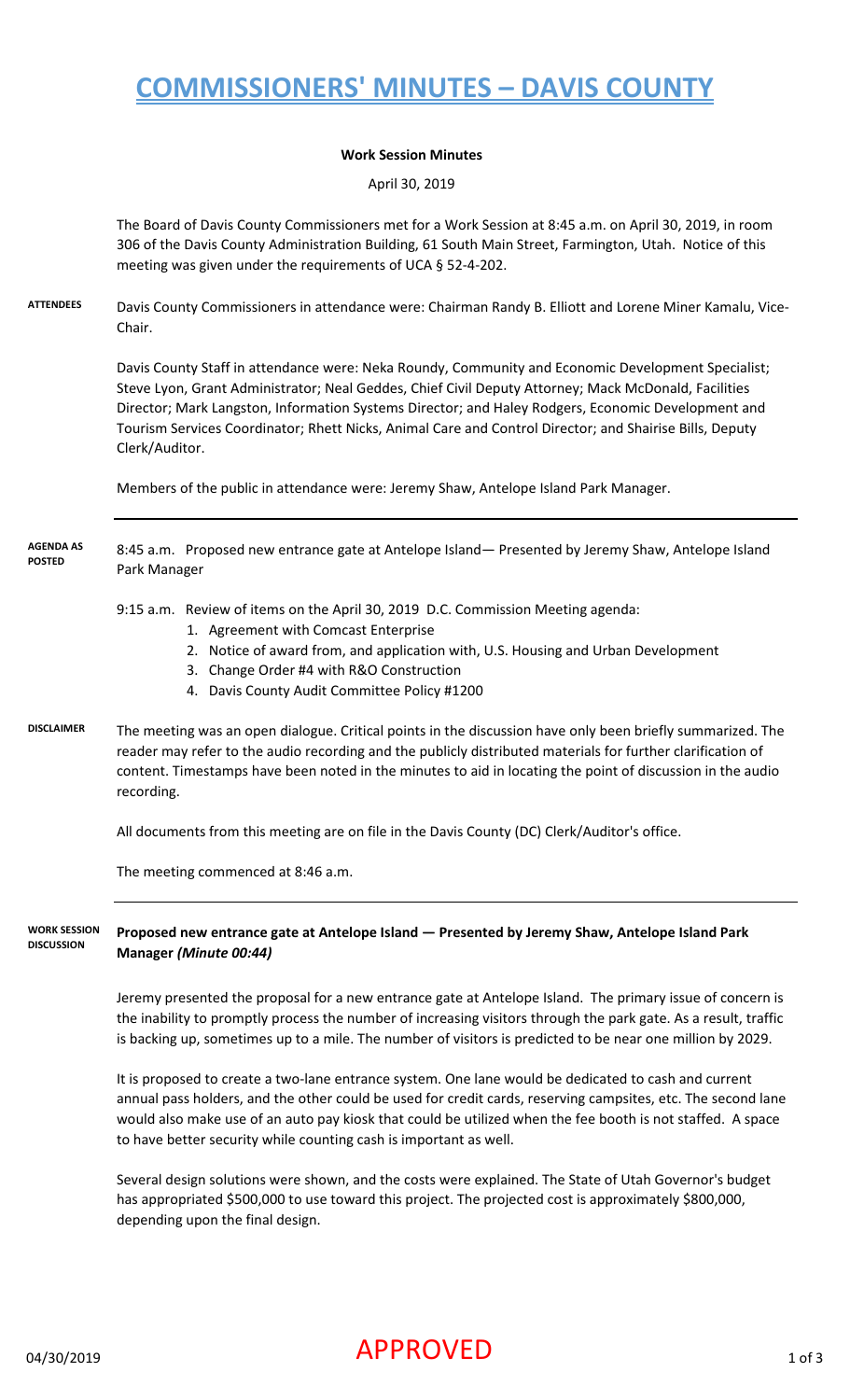# **COMMISSIONERS' MINUTES – DAVIS COUNTY**

The park is asking the County to contribute \$200,000-\$300,000. While the park is maintained by the State, the causeway is managed by the County, which is why they are asking for the County's help. Possible future State lobbying efforts for the park, by the County, were discussed.

*See Attachments A1- A12.*

Curtis Koch, Clerk/Auditor and Commissioner Stevenson joined the meeting at 9:00 a.m.

*The following items required some discussion to answer the Commissioners' questions prior to being voted on in the Commission Meeting scheduled to follow this Work Session.*

### **Agreement with Comcast Enterprise** *(Minute 28:35)*

Mark updated the Commissioners on the status of the public WiFi. The contract going through today is for a designated line for the Attorney's office to the Tech Center, not the public WiFi line. The work that still needs to be done prior to initiating the WiFi line was explained. *See Attachments B1-B5.*

#### **Notice of Award from, and application with, U.S. Housing and Urban Development (HUD)** *(Minute 33:10)*

On April 15, 2019, HUD notified the County that they were awarded \$880,955 for the Community Development Block Grant (CDBG) program. Steve explained the process for accepting the award monies, and gave the Commissioners an update on the status of the remediation of some of the program's past problems and what the program looks like moving forward.

### **Change Order #4 with R&O Construction** *(Minute 42:01)*

Mack explained there had been a total of \$45,000 in change orders. He explained why the change orders are occurring and the purpose of Change Order #4. There are issues with engineering, but there is no legal recourse on architects or engineers. To help mitigate this problem, the County plans to have the contractors come onto future projects earlier in the design phase to give feedback on the constructability of the design. The Commissioners stressed the importance of staying on budget.

#### **Davis County Audit Committee Policy #1200** *(Minute 48:20)*

Curtis outlined the new Audit Committee Policy for the Commissioners. The Commission had some questions about the at-large committee members and frequency of meetings. Some internal audit controls were discussed. *See Attachments C1-C3.*

**NEXT STEPS** Mark will update the Commissioners weekly on the progress of the highly anticipated public WiFi. Commissioner Stevenson asked Mack to install a clock on the conference room wall in room 306.

**MEETING ADJOURNED** The meeting was adjourned at 9:44 a.m.

The audio recording for this meeting is available based upon the County's current retention schedule.

**MATERIALS PRESENTED** All publicly distributed materials associated with this meeting are noted as follows: Attachments A1-A12 Antelope Island Presentation Attachments B1-B5 Public WiFi Attachments C1-C3 Proposed Policy 1200 - Audit Committee

## $04/30/2019$   $\blacksquare$   $\blacksquare$   $\blacksquare$   $\blacksquare$   $\blacksquare$   $\blacksquare$   $\blacksquare$   $\blacksquare$   $\blacksquare$   $\blacksquare$   $\blacksquare$   $\blacksquare$   $\blacksquare$   $\blacksquare$   $\blacksquare$   $\blacksquare$   $\blacksquare$   $\blacksquare$   $\blacksquare$   $\blacksquare$   $\blacksquare$   $\blacksquare$   $\blacksquare$   $\blacksquare$   $\blacksquare$   $\blacksquare$   $\blacksquare$   $\blacksquare$   $\blacksquare$   $\blacksquare$